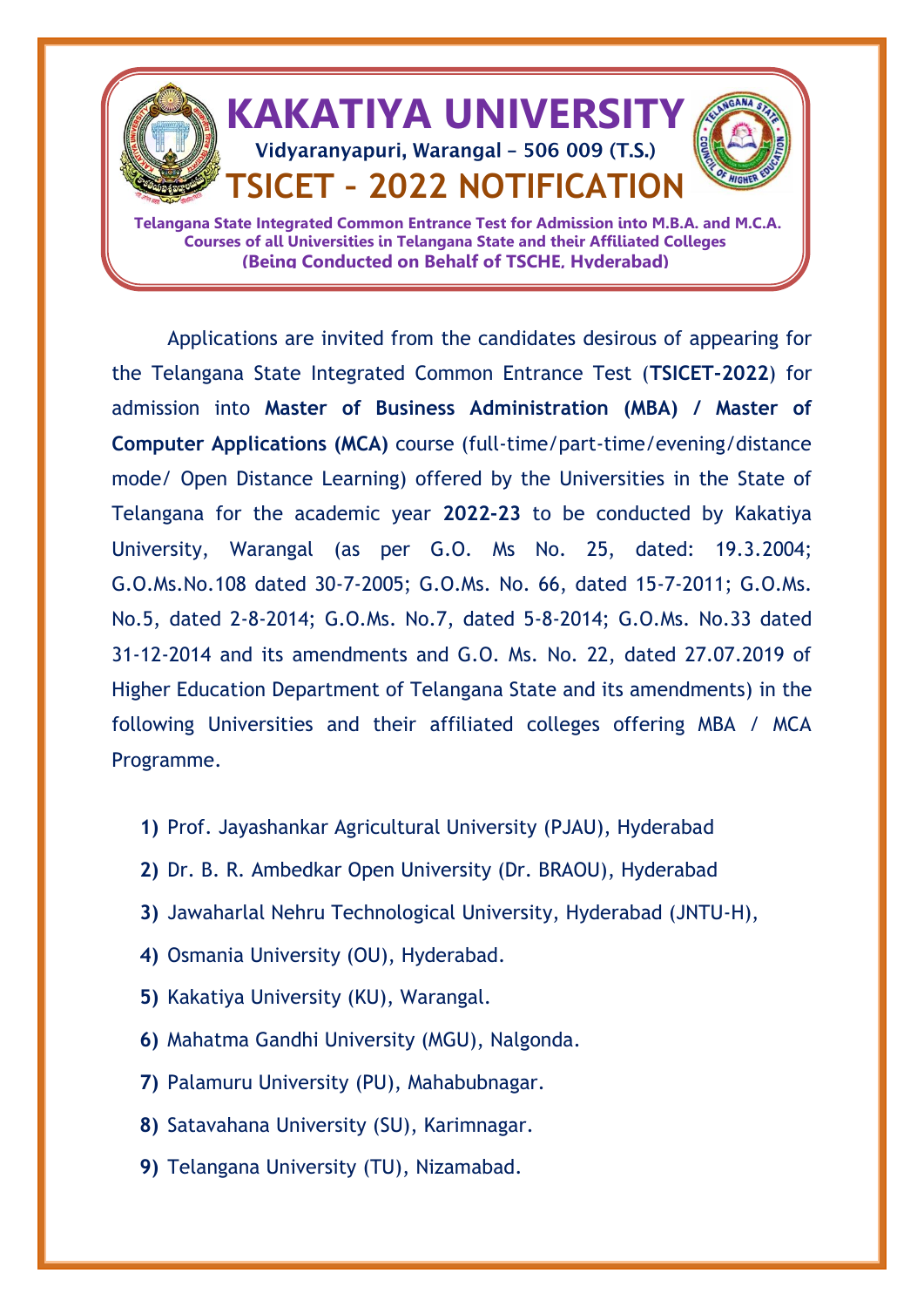## **ELIGIBILITY CRITERIA TO APPEAR FOR TSICET - 2022**

- 1. **The candidate should be an Indian National** and should satisfy local/non-local status requirements laid down in G.O. Ms No. 25, dated: 19.3.2004; G.O.Ms.No.108 dated 30-7-2005; G.O.Ms. No.66, dated 15-7-2011; G.O.Ms. No.5, dated 2-8-2014; G.O.Ms. No.7, dated 5-8-2014; G.O.Ms. No.33 dated 31-12-2014 and its amendments and G.O. Ms. No. 22, dated 27.07.2019 of Higher Education Department of the Government of Telangana and its amendments.
- 2. The candidates other than Indian nationals should satisfy the rules of the Universities concerned.
- 3. The **minimum age of the candidates should be 19 years** as on the date of notification (Candidates who borne on or before  $30<sup>th</sup>$  March, 2003). No maximum age limit.
- 4. The candidates seeking admission in to:
	- a) **Master of Business Administration (MBA):** Should have passed recognized bachelors degree (B.A/B.Com/B.Sc/BBA/BBM/BCA/BE/B.Tech/B. Pharmacy and any 3 or 4 year degree except Oriental Languages) **examination of minimum three years duration with at least 50 per cent marks (45 per cent marks in case of reserved categories)** in the qualifying examination.
	- b) **Master of Computer Applications (MCA):** Should have passed recognized Bachelors Degree (BCA / Bachelor's degree in Computer Science Engineering or its equivalent degree / B.Sc/B.Com/B.A) **examination of minimum three years duration with at least 50 per cent marks (45 per cent marks in case of reserved categories)** in the qualifying examination **with Mathematics at 10+2 level or at Graduation level.**
	- c) The **qualifying degree obtained by Distance Mode Program/ Open Distance Learning (ODL)** should have recognition by Joint Committee of UGC, AICTE and DEC/DEB as per UGC Regulations of 2013.
- 5. The candidates appearing for the final year degree examination shall also be eligible to appear for **TSICET-2022**
- 6. Admission into any college depends on its recognition/affiliation by the Statutory Bodies.
- 7. Qualifying marks in **TSICET-2022** is 25 per cent and no minimum marks are prescribed for SC/ST candidates.

### **Mere qualifying in the entrance test does not entitle a candidate for admission into MBA/MCA course unless the candidate:**

- Appears for Counseling at the notified centres.
- Applies in response to the admission notification issued by the authority concerned (for part-time\ evening \distance mode).
- Satisfies all the eligibility criteria for admission as stipulated by the authority concerned.